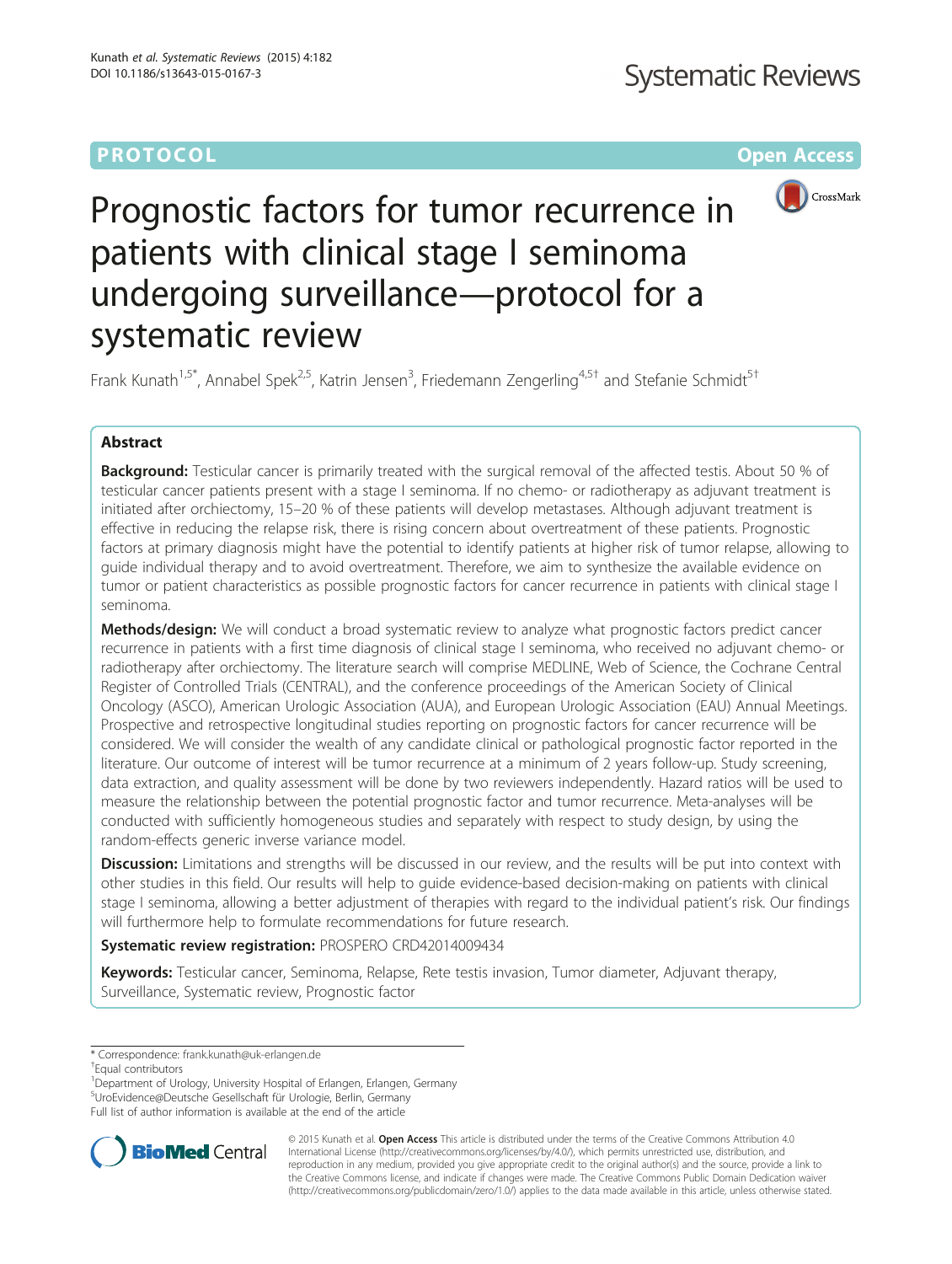# Background

Testicular cancer is primarily treated with inguinal orchiectomy, that means the surgical removal of the affected testis. Pathological examination reveals histology of a seminoma in about 60 % of the cases, with an increasing trend [[1\]](#page-5-0). About 80 % of the diagnosed seminomas are classified as clinical stage I. This stage is characterized by the absence of metastases on radiologic examination and by normal or normalized testis tumor markers after orchiectomy. Data from large case series show that despite normal radiologic and laboratory examinations on primary diagnosis, about 15–20 % of stage I seminoma patients will develop a tumor relapse in their further live [[2](#page-5-0)]. Therefore, early additional (adjuvant) therapies, namely adjuvant chemotherapy and adjuvant irradiation of the posterior abdominal wall, are used for stage I patients because they are able to lower the relapse risk to percentages  $<5$  % [[3](#page-5-0), [4](#page-5-0)]. Another option for patients with stage I seminoma is a surveillance strategy, which consists of a close follow-up of affected patients rather than administering any active medical intervention. Hence, surveillance, adjuvant radiation and adjuvant chemotherapy are the three therapeutic options for patients with clinical stage I seminoma.

Recent data suggest that radio- and chemotherapy harbor relevant long-term side effects, which often have been neglected in the past [\[5](#page-5-0), [6](#page-5-0)]. These long-term data on chemo- or radiotherapy imply a more distinguished point of view on adjuvant therapy regimens. The ideal approach for stage I seminoma patients is to minimize overtreatment without exposing the patient to an unnecessary high risk of tumor relapse. In reality, this is difficult to achieve, but prognostic factors at primary diagnosis might have the potential to identify patients at higher risk of tumor relapse. In clinical practice, they can help to guide individual treatment and lead to reduced rates of overtreatment.

In 2002, Warde et al. published the results of a retrospective study investigating the prognostic value of histopathological findings in the primary tumor specimen for relapse. They found a tumor diameter greater than 4 cm and infiltration of the rete testis being significantly associated with tumor relapse [\[7](#page-5-0)]. The same working group was unable to validate these two risk factors in a prospective study [[8](#page-5-0)]. Ensuing prospective studies led to conflicting results regarding the value of tumor diameter and rete testis infiltration [[9,](#page-5-0) [10\]](#page-6-0). Both candidate prognostic factors have been used by some physicians in clinical decision making for or against adjuvant therapy, especially in favor of surveillance if both risk factors are absent. In contrast to patients with stage I non-seminoma -where pT2 stage is an accepted risk factor-, the guidelines of the European Association of Urology (EAU) and the

European Society of Medical Oncology (ESMO) do not clearly recommend these prognostic factors for the choice of treatment for stage I seminoma patients [[11, 12\]](#page-6-0). There were further efforts -sometimes only in retrospective series or on a small number of patients- to identify other candidate prognostic factors that are better suited to facilitate therapy guidance. A number of molecular examinations on primary tumor tissue or patient peripheral blood for different markers have been done, but none of them has entered the routine of clinical decision-making or even the therapy guidelines.

### Why it is important to do this review

The continuous discussion on different candidate prognostic factors, of which some -despite lacking evidencehave partly entered in clinical practice, leads to relevant doubts and uncertainties in seminoma patients and the doctors engaged in their treatment. Therefore, it seems important to systematically review, evaluate and summarize the existing information on prognostic factors in stage I seminoma to guide clinical decision making on further treatment strategies and to inform and facilitate future intervention research.

# Method/design

#### **Objectives**

To synthesize the available evidence on the association between primary tumor as well as clinical patient characteristics as prognostic factors and cancer recurrence in patients with clinical stage I seminoma, who received no prior adjuvant therapy.

#### Review design

We will conduct a broad systematic review (as opposed to a focused review that investigates evidence on only one prognostic factor) to analyze what are the candidate factors that predict cancer recurrence in clinical stage I seminoma patients.

The conduction of systematic reviews of prognostic factors is challenged by the selective reporting of prognostic factor studies [[13\]](#page-6-0), eventually leading to falsepositive results, as well as by variations in methodology and reporting of findings among primary studies [\[14](#page-6-0)]. To deal with these challenges, we will follow the work done by the Prognostic Research Strategy (PROGRESS) group that developed methods for prognosis research studies [[15](#page-6-0)]. Furthermore, we will follow the reporting guidelines of Preferred Reporting Items for Systematic Reviews and Meta-analyses (PRISMA) for systematic reviews [\[16\]](#page-6-0) and Reporting Recommendations for Tumor Marker Prognostic Studies (REMARK) for (tumor marker) prognostic studies [[17\]](#page-6-0).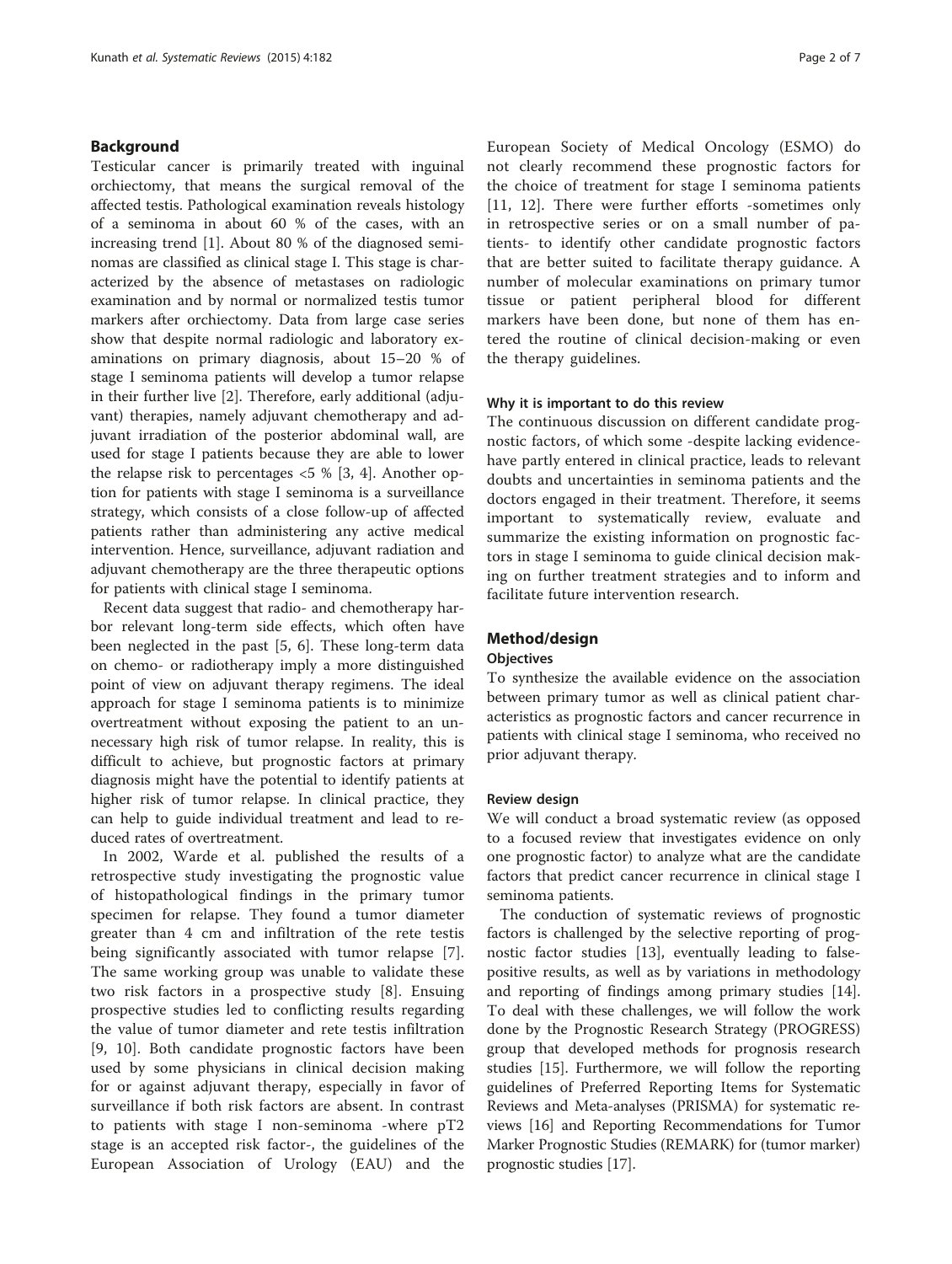# Types of studies

We will include prospective and retrospective longitudinal observational studies investigating the prognosis of patients with clinical stage I seminoma. We will also include intervention studies, if they include a surveillance group and if results are reported separately for this group. Studies are eligible for inclusion if they report on patients diagnosed with stage I tumor and provide data with a minimum follow-up (median or mean) of 2 years. A minimum follow-up of 2 years is required to exclude relevant uncertainties of possible diagnostic factors, as about 30 % of seminoma relapses are diagnosed in the second year of follow-up and a 2-year follow-up covers at least about 75 % of all relapses [\[2](#page-5-0)]. Exploratory studies as well as confirmatory studies will be considered [\[18\]](#page-6-0), if they provide data on the association of clinical or pathohistological factors with tumor recurrence. Exploratory and confirmatory studies will be treated differently in the analyses as they provide different levels of evidence. We will also consider studies published as abstracts; their limited significance will be considered in the quality assessment process. Study inclusion will not be restricted by publication status. We will exclude reviews, case reports, editorials and comments.

### Types of participants

We will include patients with clinical stage I seminoma, defined as the absence of metastasis shown with radiological imaging and normal or normalized values for the tumor marker Beta-human chorionic gonadotropin (betaHCG). Eligible are patients of all ages, ethnicity and comorbidity with a first time diagnosis of seminoma stage I, who received no prior adjuvant treatment after orchiectomy. We will exclude patients who received any adjuvant therapy (e.g., chemo- or radiotherapy).

# Types of prognostic factors

We will not focus at a specific prognostic factor but will consider the wealth of any candidate clinical or pathological prognostic factor reported in the literature. So far, especially tumor size (>4 cm) and tumor infiltration into rete testis have been reported to have a possible prognostic value in predicting tumor recurrence in seminoma patients at clinical stage I [\[7\]](#page-5-0). If we identify any other candidate prognostic factor during our review process, we will also include it in our analyses.

# Outcome measures

Our outcome of interest will be tumor recurrence during the observed follow-up period, as the risk for tumor recurrence is the most important factor for decisions on adjuvant therapy regimens. Tumor recurrence will be assessed as reported by the authors, regardless of the mode of detection (radiologic finding, histologic specimen, tumor marker elevation) at the described time points.

# Search methods for identification of studies

We will conduct a systematic review of the literature in different electronic biomedical databases. Our search will be complemented by additional handsearching of meeting communications of the major conferences of this topic. The searches were conducted in January 2015. A final update search will be done before submitting the final review draft for publication.

# Electronic searches

Specific search strategies will be conducted for each of the following databases: MEDLINE (from 1946 onwards), Web of Science (from 1946 onwards), and the Cochrane Central Register of Controlled Trials (CENTRAL) (from 1995 onwards). The search strategies are shown in [Appendix 1](#page-5-0), [Appendix 2](#page-5-0), and [Appendix 3.](#page-5-0) Search terms will combine keywords and free text. No date or language restrictions will be applied.

#### Searching other resources

We will handsearch the conference proceedings of American Society of Clinical Oncology (ASCO), the Annual Meeting of the European Association of Urology (EAU), and the American Urologic Association (AUA) (American Urologic Association) from 2008 onwards. Additionally, we will review the reference lists of the full texts of potential relevant studies.

# Data collection and analyses Selection of studies

Articles will be selected for inclusion by title and abstract review, performed by two authors independently. The full text of the potentially relevant references will be reviewed by the same authors independently, too. We will provide a PRISMA study flow diagram with reasons for exclusion at full text screen level. Discrepancies will be resolved by discussion or by consulting a third review author.

#### Data extraction and management

Data extraction will be done independently by two review authors. Disagreement will be resolved through discussion or by consulting a third review author. The data extraction form is inspired by the work of Moons et al. and adapted for our purpose [[19\]](#page-6-0). The following data will be extracted: source of data (study design, study dates, sample size, number of events per candidate prognostic factor, exploratory/confirmatory approach, followup length), participant characteristics (setting, inclusion and exclusion criteria, recruitment method, sociodemographic characteristics, details of treatment received, clinical tumor characteristics), candidate prognostic factors (number and type of prognostic factor, definition, method and timing of measurement of candidate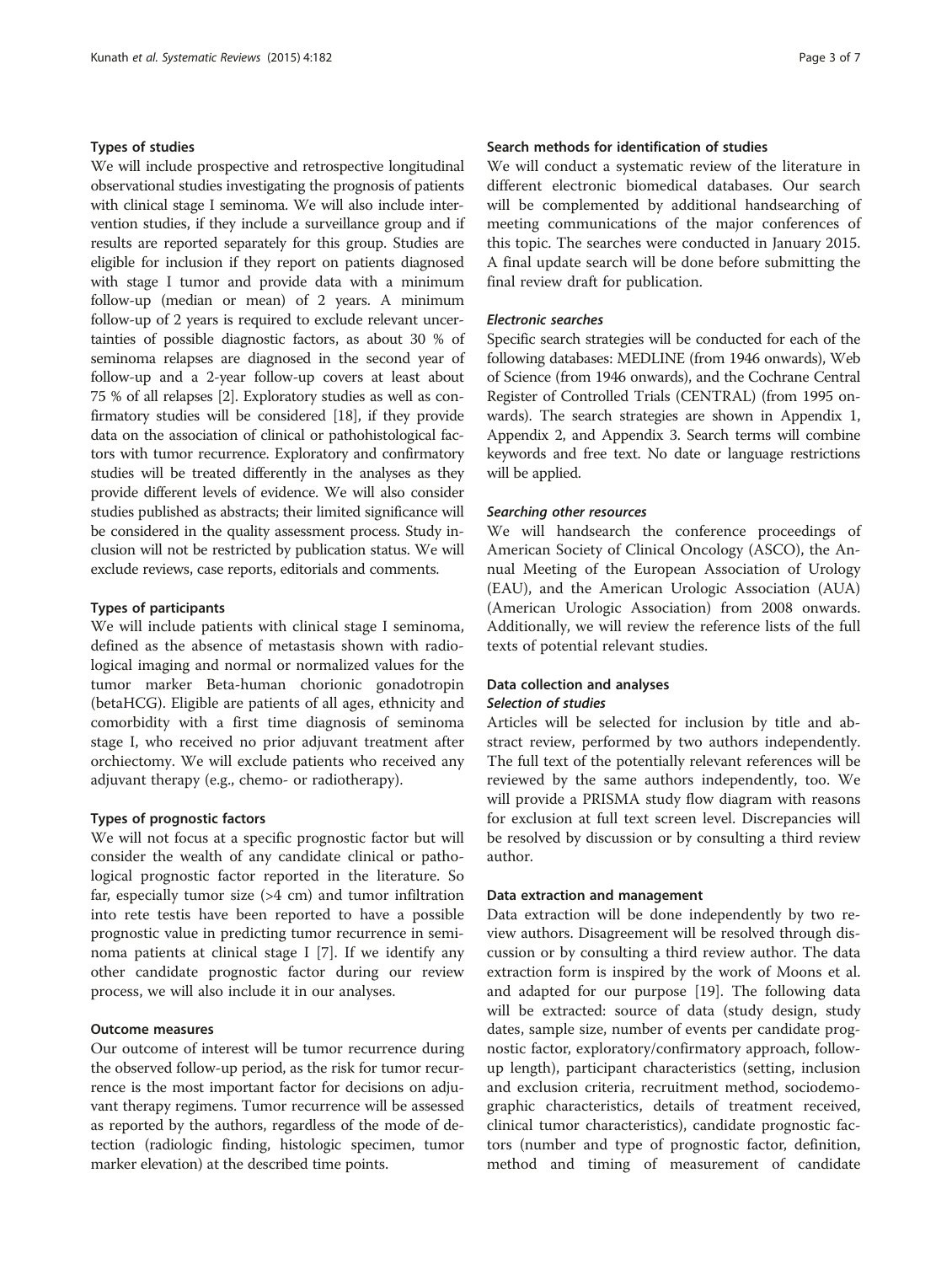prognostic factors, all unadjusted (simple) and adjusted (multivariable) associations reported between the prognostic factor and the outcome, with details on any adjustment factors that are used), outcomes (type of outcome, definition, measurement and timing of outcome assessment, time of outcome occurrence), and missing data (number per patient/per candidate prognostic factor, handling of missing data). The data extraction sheet will be pilot-tested to ensure its performance.

We will classify included studies according to the authors' objectives, study design, definition of variables, and analysis (exploratory versus confirmatory intent). This information will be considered when interpreting the strength of the available evidence.

We will not consider individual patient data as the collection of such data is not feasible. Instead, we will contact the authors of the original publication in case of unclear or missing data.

If we identify several publications of the same study, we will consider the most recent and comprehensive one in the analysis.

All references will be managed and stored in EndNote X7.

### Assessment of risk of bias of included studies

Included studies will be critically appraised by two review authors independently, using the Quality in Prognosis Studies (QUIPS) tool, which is recommended by the Cochrane Prognosis Method Group for prognostic factor review questions. Discrepancies will be resolved through discussion and reaching a consensus. If necessary, a third author will be included. The QUIPS tool considers six domains of assessment: study participation, study attrition, prognostic factor measurement, outcome measurement, study confounding, and statistical analysis and reporting [[20](#page-6-0)]. Results will be presented in a risk of bias table.

# Data analysis and synthesis Measures of association

Hazard ratios (HRs) will be used to measure the relationship between the potential prognostic factor and tumor recurrence (time to event). We will extract all unadjusted and adjusted measures of association. An indirect estimation method will be used to calculate log HRs and their standard errors if they are not reported but adequate univariate analyses are available [\[21\]](#page-6-0). Odds ratios and relative risks will be used to estimate HRs as necessary [[22](#page-6-0)]. For consistency, we will re-calculate associations to be in the same direction, as necessary, with associations above 1 indicating higher risk of relapse/ worse prognosis. Standard errors will be calculated from confidence intervals and the individual study associations. Standard errors will be appropriately transformed to their natural logarithms if necessary [\[23](#page-6-0)].

#### Unit of analysis

Data retrieved from the primary studies is analyzed at the group level. We are aware that group or study level analyses can lead to biased assessments and have some limitations in revealing subset effects. But, in view of our broad approach including a set of factors investigated through a very long time span, we felt that an individual patient level analysis is not feasible for the present issue.

# Dealing with missing data

We will include all studies investigating the association of clinical or pathological factors on tumor recurrence. Studies with missing data or not significant results will also be included. We will contact the corresponding author to request any important missing information or clarify questions, if necessary.

# Publication bias

We will investigate publication bias by creating funnel plots for each meta-analysis containing at least ten studies. Publication bias will be assessed by visually examining the asymmetry of the funnel plot and by testing for asymmetry at the 10 % level, using Egger's test for HRs and Peters' test for odds ratios [[24\]](#page-6-0). Furthermore, we will contact experts in the field to identify unpublished studies.

# Meta-analysis

Meta-analyses will only be conducted if valid data are available and data are sufficiently homogeneous for two or more studies. Data synthesis will be done separately with respect to differences in study design and study quality by excluding studies with low and/or unclear risk of bias.

In the meta-analyses, the random-effects generic inverse variance model will be used, which accounts for any between-study heterogeneity in the prognostic effect. Such heterogeneity is common in prognostic factor studies. Each meta-analysis will be summarized by the pooled estimate (the average prognostic factor effect), its 95 % confidence interval, the estimate of  $Tau^2$  (betweenstudy variance), and a 95 % prediction interval for the prognostic effect in a single population [[25, 26\]](#page-6-0).

For continuous prognostic factors, meta-analyses will be conducted on the same scale. For dichotomous or categorical prognostic factors, we will group studies with similar cut points together to obtain meta-analysis results for each cut point as far as possible. To allow combination of as much data as possible, dichotomous associations will be computed from continuous and categorical measures of association from data in the study reports or provided by the study authors on request. We will explore the impact of data transformations using sensitivity analyses.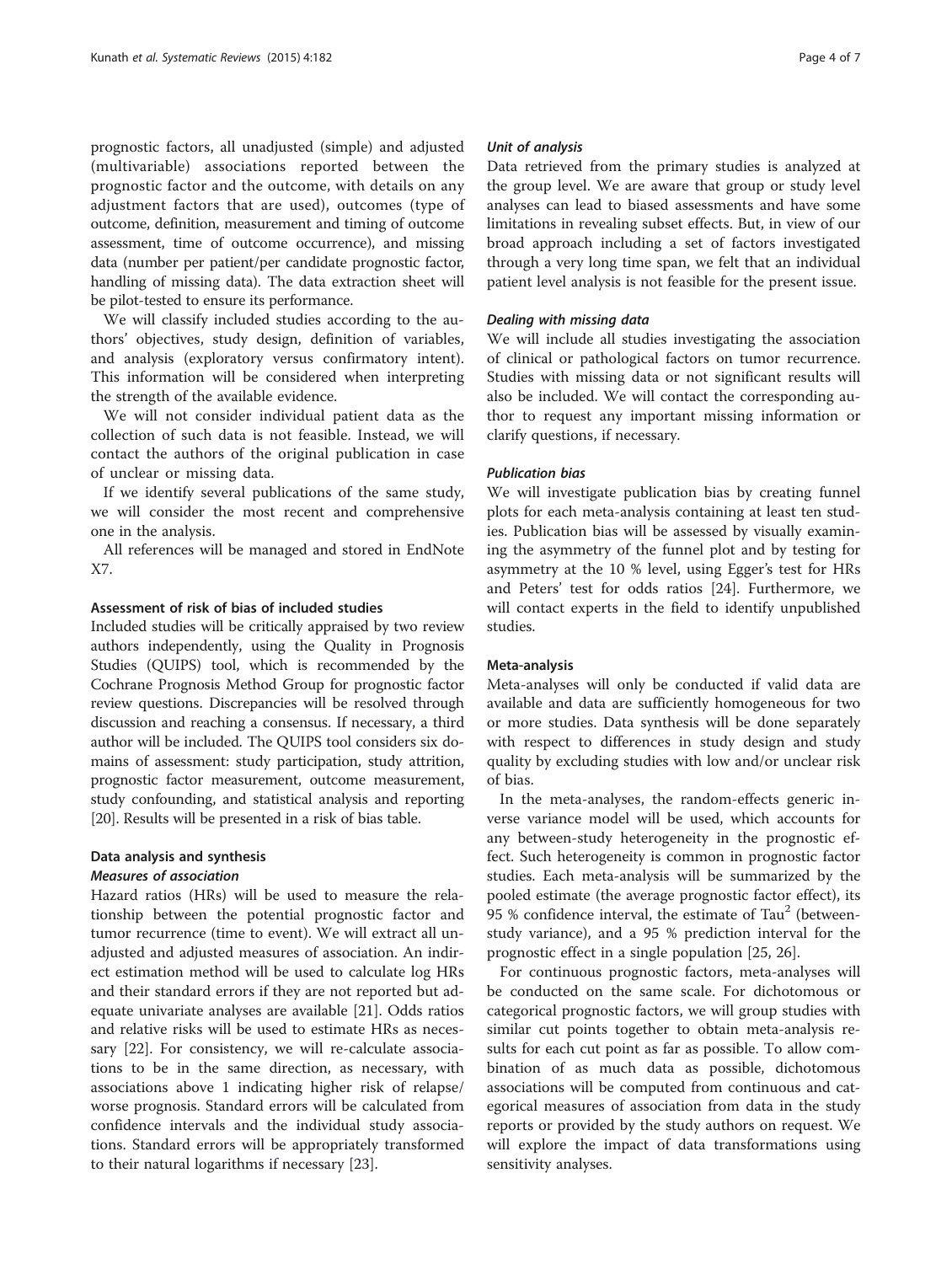# Assessment of heterogeneity

Forest plots as well as  $I^2$  and Tau<sup>2</sup> will be used to assess and quantify statistical heterogeneity across the studies included in the meta-analyses (the estimate of betweenstudy variance). The thresholds for interpretation of  $I^2$ will be in accordance with the definitions presented in the Cochrane Handbook for Systematic Reviews of Interventions [\[27](#page-6-0)]:

- 0 to 40 % might not be important
- 30 % to 60 % may represent moderate heterogeneity
- 50 % to 90 % may represent substantial heterogeneity
- 75 % to 100 % considerable heterogeneity

Clinical heterogeneity will be examined based on patient characteristics, clinical and pathological characteristics, and outcome measurement. Methodological heterogeneity will be examined based on study design and potential biases.

If it is not appropriate to combine the results in a meta-analysis (due to a small number of studies and/or if the interpretation of results would be difficult due to heterogeneity), they will be presented qualitatively by considering the strength and consistency of results. Therefore, the following schema will be used:

Strength of association will be defined based on effect size as weak (HR  $\langle$ 1.5), moderate (HR 1.5–2.9), or strong (HR ≥3). Consistency of findings will be assessed using the following schema:

- Strong evidence of effect: Consistent findings (defined as >75 % of studies showing the same direction of effect) in multiple low risk of bias studies
- Moderate evidence of effect: Consistent findings in multiple high risk of bias and/or one study with low risk of bias
- Limited evidence of effect: One study available
- Conflicting evidence: Inconsistent findings across studies
- No evidence: No association between patient expectations and the outcome of interest

# Sensitivity analyses

The robustness of results will be tested by sensitivity analyses.

Additional analyses will include the following comparisons:

- Exploratory versus confirmatory study results
- Retrospective versus prospective designs
- Categorized versus continuous data of the same factor
- Significant associations versus non-significant associations
- Adjusted versus non adjusted analyses
- Follow-up time (2 years, 3 years, 5 years, 10 years)

Data synthesis will be performed using Review Manager 5.3 provided by The Cochrane Collaboration [\[28](#page-6-0)]. Statistical methods not available in the Review Manager will be done using the statistical software R with the "meta" package [[29](#page-6-0), [30\]](#page-6-0).

# **Discussion**

The value of prognostic markers for a tumor relapse in patients with clinically organ-confined stage I seminoma is discussed controversially in the medical literature. There is only little evidence from primary research, making decisions on adjuvant treatment for these patients difficult. Therefore, we will conduct a broad systematic review to identify prognostic factors that might be able to predict cancer recurrence in patients with clinical stage I seminoma. Current limitations of prognostic factor research is challenged by publication bias, reporting bias, poor statistical analyses, and inadequate reporting of methods and findings of primary studies. But within the increasing body of evidence, it becomes important to summarize the available information and thereby overcoming the limited validity of primary studies.

Systematic reviews of prognostic factors also provide several challenges, as they have been criticized for their limitation in providing relevant information due to missing quality appraisal of primary studies and poor adherence to standardized methodology and reporting. To overcome these challenges, we will follow the recommendations of conducting systematic reviews of prognostic studies, provided by the Cochrane Method Group of Prognosis Reviews and the PRISMA and REMARK reporting guidelines for systematic reviews and prognostic studies. Study appraisal for prognostic reviews is more difficult than for interventional reviews because there has been less research and funding in this field so far. We will use the QUIPS tool, recently described by Hayden et al. and recommended by the Cochrane Prognosis Methods Group [\[20\]](#page-6-0).

Our results of the aggregation and critical appraisal of the available evidence will help to guide evidencebased treatment decision-making on patients with clinical stage I seminoma, allowing proper adjustment of therapies with regard to the individual patient's risk. The discussion part of our study will address the limitations and strengths of this study. Our findings will be compared to results of other studies in this field. Our findings will furthermore help to formulate recommendations for future research, and clinical implications will be discussed.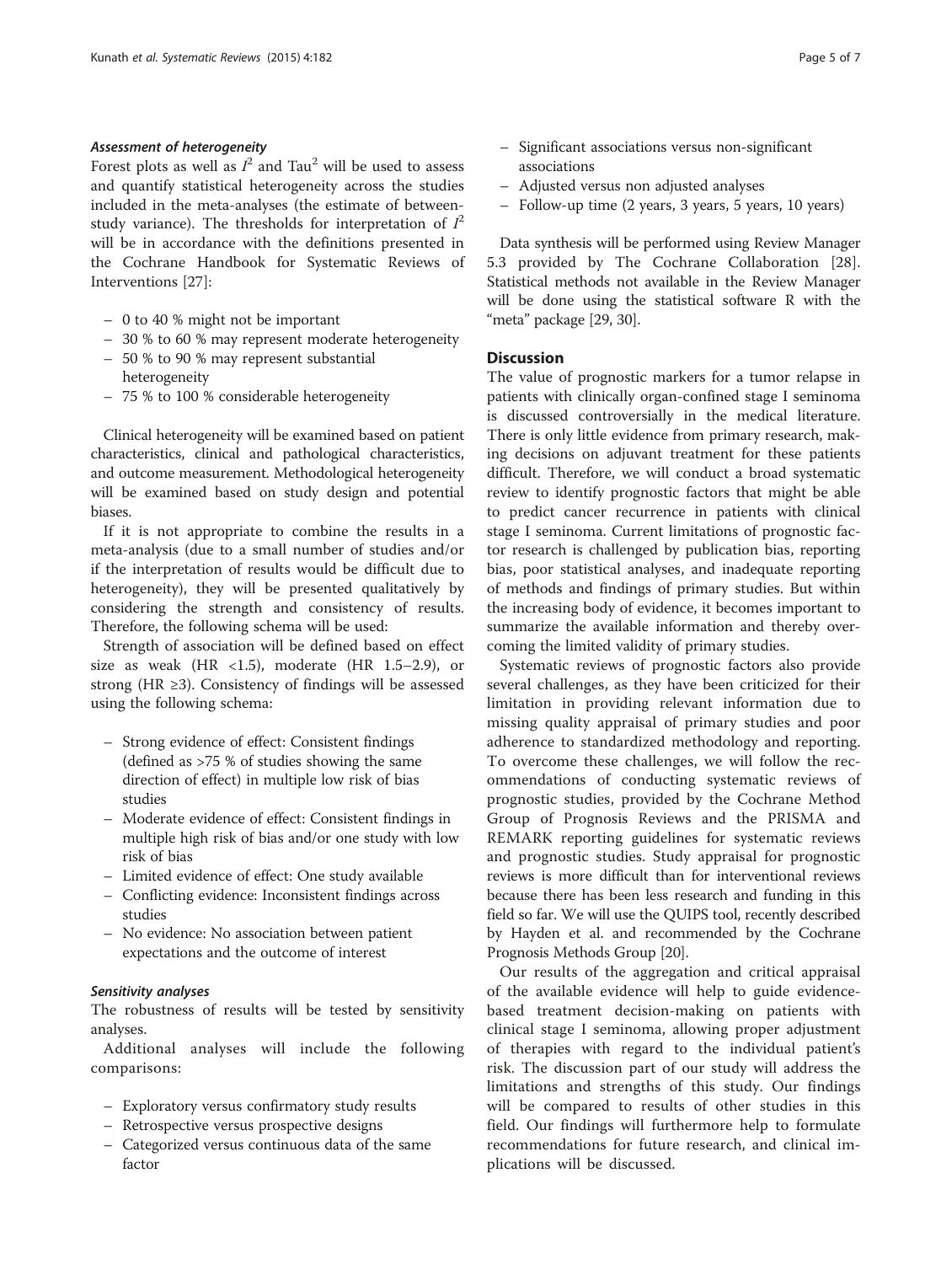# <span id="page-5-0"></span>Appendix: search strategies Appendix 1

#### Table 1 OVID MEDLINE search strategy

- 1. Testicular Neoplasms/ or Rete Testis/
- 2. Germinoma/
- 3. (testi\* adj3 (cancer\* or tumo\* or neoplas\* or carcinom\* or malign\*)).tw.
- 4. "Neoplasms, Germ Cell and Embryonal"/
- 5. (Germ\* adj3 (cancer\* or tumo\* or neoplas\* or carcinom\* or malign\*)).tw.
- 6. Disease Progression/ or Risk Factors/ or Prognosis/
- 7. Recurrence/ or Follow-Up Studies/ or Watchful Waiting/
- 8. Neoplasm Recurrence, Local/
- 9. Progression\*.tw.
- 10. Relaps\*.tw.
- 11. Recurrence\*.tw.
- 12. Seminom\* tw
- 13. Seminoma/
- 14. 1 or 2 or 3 or 4 or 5
- 15. 6 or 7 or 8 or 9 or 10 or 11
- 16. 12 or 13
- 17. 14 and 15 and 16

# Appendix 2

#### Table 2 Web of Science search strategy

- # 7 #6 AND #1
- # 6 #5 AND #4
- $# 5$  TS = (Seminom\*)
- # 4 #3 OR #2
- # 3 TS = (Germ\* near (cancer\* or tumo\* or neoplas\* or carcinom\* or malign\*))
- # 2 TS = (testi\* same (cancer\* or tumo\* or neoplas\* or carcinom\* or malign\*))
- # 1 TS = (Progression\* OR Relaps\* OR Recurrence\*)

# Appendix 3

#### Table 3 CENTRAL search strategy

| #1 (testi* near (cancer* or tumo* or neoplas* or carcinom* or malign*)) |
|-------------------------------------------------------------------------|
| #2 (Germ* near (cancer* or tumo* or neoplas* or carcinom* or malign*))  |

- #3 Seminom
- #4 #1 or #2
- #5 #4 and #3

#### Abbreviations

ASCO: American Society of Clinical Oncology; AUA: American Urologic Association; CENTRAL: Cochrane Central Register of Controlled Trials; DGU: Deutsche Gesellschaft für Urologie; EAU: European Association of Urology; ESMO: European Society of Medical Oncology; HR: hazard ratio; OR: odds ratio; PRISMA: Preferred Reporting Items for Systematic Reviews and Meta-analyses; PROGRESS: Prognostic Research Strategy; QUIPS: Quality in Prognosis Studies; REMARK: Reporting Recommendations for Tumor Marker Prognostic Studies.

#### Competing interests

All authors declare that they have no competing interests. Frank Kunath, Annabel Spek and Friedemann Zengerling received no funding for this study. Stefanie Schmidt is employed by the German Society of Urology (Deutsche Gesellschaft for Urologie, DGU). The Institute of Medical Biometry and Informatics of the University of Heidelberg receives financial compensation for statistical support by the German Society of Urology (Deutsche Gesellschaft for Urologie, DGU).

#### Authors' contributions

SS and FZ drafted the manuscript. AS and FK made substantial contributions to the conception and design. FK designed the search strategies. KJ made substantial contributions to the design of the statistical analysis. AS, FK, SS, and FZ revised the manuscript critically for important contents. All authors read and approved the final manuscript.

#### Acknowledgements

We thank Prof. Dr. Bernd Wullich and the Deutsche Gesellschaft für Urologie for setting up UroEvidence, serving as scientific context for our work.

#### Author details

<sup>1</sup> Department of Urology, University Hospital of Erlangen, Erlangen, Germany. <sup>2</sup> Department of Urology, University Hospital of Munich, Munich, Germany <sup>3</sup>Institute of Medical Biometry and Informatics, University of Heidelberg Heidelberg, Germany. <sup>4</sup>Department of Urology, University Hospital of Ulm Ulm, Germany. <sup>5</sup>UroEvidence@Deutsche Gesellschaft für Urologie, Berlin Germany.

# Received: 6 August 2015 Accepted: 7 December 2015 Published online: 18 December 2015

#### References

- 1. Ruf CG, Isbarn H, Wagner W, Fisch M, Matthies C, Dieckmann KP. Changes in epidemiologic features of testicular germ cell cancer: age at diagnosis and relative frequency of seminoma are constantly and significantly increasing. Urol Oncol. 2014;32(1):e1–6. doi[:10.1016/j.urolonc.2012.12.002](http://dx.doi.org/10.1016/j.urolonc.2012.12.002).
- 2. Mortensen MS, Lauritsen J, Gundgaard MG, Agerbaek M, Holm NV, Christensen IJ, et al. A nationwide cohort study of stage I seminoma patients followed on a surveillance program. Eur Urol. 2014;66(6):1172–8. doi[:10.1016/j.eururo.2014.07.001.](http://dx.doi.org/10.1016/j.eururo.2014.07.001)
- 3. Fossa SD, Horwich A, Russell JM, Roberts JT, Cullen MH, Hodson NJ, et al. Optimal planning target volume for stage I testicular seminoma: a medical research council randomized trial. Medical research council testicular tumor working group. J Clin Oncol. 1999;17(4):1146.
- 4. Oliver RT, Mason MD, Mead GM, von der Maase H, Rustin GJ, Joffe JK, et al. Radiotherapy versus single-dose carboplatin in adjuvant treatment of stage I seminoma: a randomised trial. Lancet. 2005;366(9482):293–300. doi[:10.1016/s0140-6736\(05\)66984-x.](http://dx.doi.org/10.1016/s0140-6736(05)66984-x)
- 5. Lewinshtein D, Gulati R, Nelson PS, Porter CR. Incidence of second malignancies after external beam radiotherapy for clinical stage I testicular seminoma. BJU Int. 2012;109(5):706–12. doi[:10.1111/j.1464-410X.2011.10424.x.](http://dx.doi.org/10.1111/j.1464-410X.2011.10424.x)
- 6. Haugnes HS, Wethal T, Aass N, Dahl O, Klepp O, Langberg CW, et al. Cardiovascular risk factors and morbidity in long-term survivors of testicular cancer: a 20-year follow-up study. J Clin Oncol. 2010;28(30):4649–57. doi[:10.1200/jco.2010.29.9362](http://dx.doi.org/10.1200/jco.2010.29.9362).
- 7. Warde P, Specht L, Horwich A, Oliver T, Panzarella T, Gospodarowicz M, et al. Prognostic factors for relapse in stage I seminoma managed by surveillance: a pooled analysis. J Clin Oncol. 2002;20(22):4448–52.
- 8. Chung G, Tyldesley S, Panzarella T, Kollmannsberger C, Gospodarowicz M, Warde P, et al. Prognostic factors for relapse in stage I seminoma managed with surveillance: a validation study. J Clin Oncol ASCO. 2010;28(15):4535.
- 9. Aparicio J, Maroto P, del Muro XG, Guma J, Sanchez-Munoz A, Margeli M, et al. Risk-adapted treatment in clinical stage I testicular seminoma: the third Spanish Germ Cell Cancer group study. J Clin Oncol. 2011;29(35):4677–81. doi:[10.1200/jco.2011.36.0503.](http://dx.doi.org/10.1200/jco.2011.36.0503)